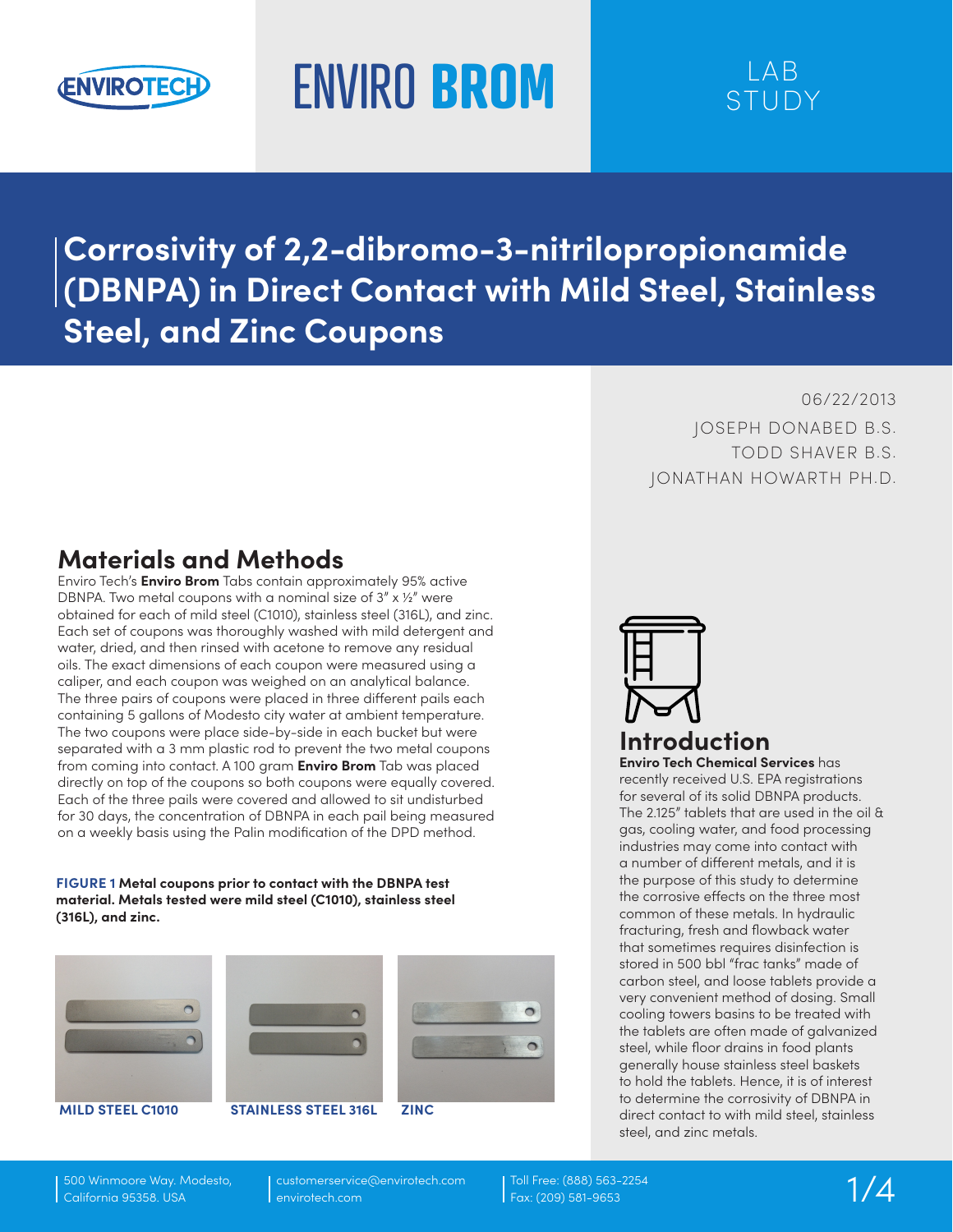

**FIGURE 2 Representation of metal coupon arrangement in the pail relative to the DBNPA tablet test.**





Prior to each weekly test, the pails were mixed gently to ensure homogeneity without disturbing the tablet or coupons. See Stainless Mild steel C1010 steel 316L Zinc 3 | P a g e Table 1 for the average concentration of DBNPA in each of the 3 pails over the 30 day test period.

#### **TABLE 1 Average concentration of DBNPA measured over the 30 day time interval for each pail.**

| <b>Description</b>                     | Avg. Conc. DBNPA (ppm) |
|----------------------------------------|------------------------|
| Pail Containing Mild Steel (C1010)     | 598.1                  |
| Pail Containing Stainless Steel (316L) | 517.6                  |
| Pail Containing Zinc                   | 503.1                  |

After 30 days, the coupons were removed from the pails and thoroughly cleaned to remove loose corrosion deposits. Acetone was again used as a final rinse on the coupons. The coupons were reweighed on the analytical scale and the final masses recorded.

### **Results**

**FIGURE 3 Final cleaned coupons after 30 day contact time with the DBNPA test material.**



#### **MILD STEEL C1010**

500 Winmoore Way. Modesto, California 95358. USA

customerservice@envirotech.com envirotech.com

Toll Free: (888) 563-2254 Fax: (209) 581-9653 2/4

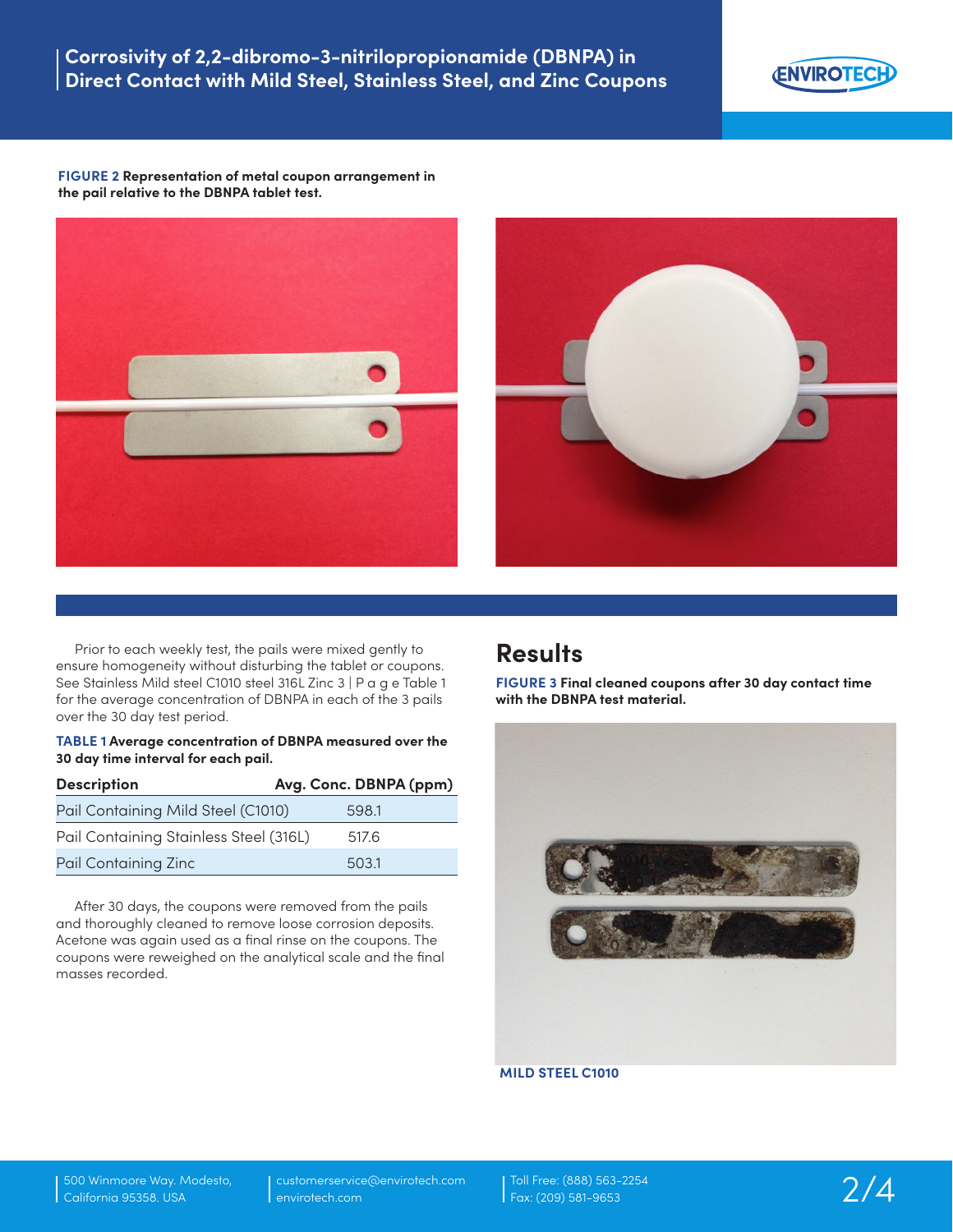



**STAINLESS STEEL 316L**



**ZINC**

The corrosion rate was calculated using the following equation:

## **Corrosion rate (mpy)=534**  $\left(\frac{W}{DAT}\right)$

#### Where:

**W** = Average weight loss of the two coupons over the 30 day interval (mg)

**D** = Density of the specific metal (g/cm<sup>3</sup>)

 $A =$  Area of exposed surface of the coupon (in<sup>2</sup>)

**T** = Contact time of the coupon to the DBNPA test material (hours)

#### **TABLE 2 shows the average mass loss of the three sets of coupons and the corrosion rate**

| <b>Description</b>   | Avg.<br>Mass<br>Loss<br>(mg) | <b>Density</b><br>(g/cm3) | Corrosion<br>Rate<br>(mpy) |
|----------------------|------------------------------|---------------------------|----------------------------|
| Mild Steel C1010     | 8976                         | 7.872                     | 28.23                      |
| Stainless Steel 316L | 0.0                          | 7.99                      | 0.00                       |
| 7inc                 | 161.1                        | 7.14                      | 5.58                       |

One common guideline for metal corrosion rates is:

| $<$ 5 mpy  | very good           |
|------------|---------------------|
| $5-10$ mpy | acceptable/marginal |
| $>10$ mpy  | unacceptable        |